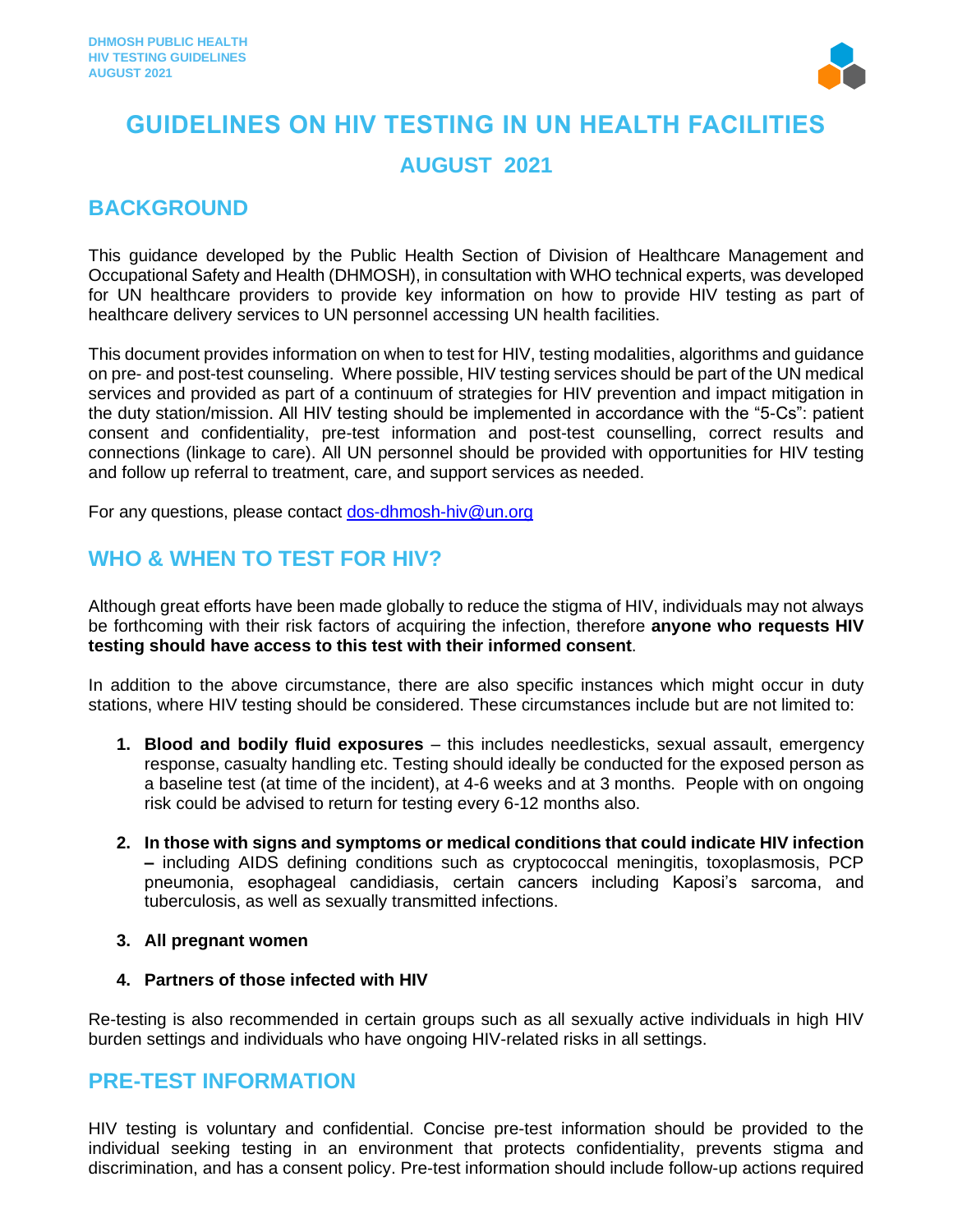

based on the test results. Given the fact that rapid testing is now readily available, individualize pre-test counselling is no longer recommended by the WHO and **rather concise pre-test information, such as posters, brochures, websites, and short video clips, is recommended.**

Pre-test message should focus on the following: benefits of HIV testing and implications of undiagnosed HIV, the meaning of a positive/negative test, benefits of early antiretroviral therapy (ART) and that people who are taking ART and are virally suppressed do not transmit HIV to sexual partners. All immediate concerns and client needs must be fully explored and addressed during the pre-test session to ensure adherence and compliance to the outcome of the tests and proposed course of management.

## **WHICH HIV TEST TO ORDER?**

There are a variety of HIV diagnostic tests available depending on the duty stations. This might include nationally registered diagnostic tests, WHO prequalified diagnostic tests and in some instances products that are eligible from donors and/or implementing partners. (See here for WHO's pre-qualified HIV tests: https://extranet.who.int/pqweb/vitro-diagnostics/vitro-diagnostics-lists)

Several strategies for HIV testing are possible depending on availability of such tests locally in your own medical service, or through the local health authorities.

- **HIV self-testing** can be offered if available. If a HIV self-test is positive the patient should be referred for provider-based confirmatory testing. **See Annex 1**.
- **Rapid HIV testing**. If the rapid HIV testing is positive, the patient should be referred for further testing including confirmatory testing and HIV viral load etc.
- **Three consecutive reactive test** results are required to make an HIV-positive diagnosis. See **Annex 2** for more details.

#### *\*Please note that as of 2019 the WHO recommends against the use of Western Blots and line immunoassays in HIV testing strategies/algorithms.*

#### **Note:**

- **All individuals newly diagnosed with HIV require confirmatory HIV testing prior to initiating patients on life-long antiretroviral therapy.** Other laboratory tests, such as CD4 count and screening for opportunistic infections will be required based on physician assessment findings.
- **All UN health facilities conducting HIV services must ensure that they have three (3) consecutive HIV/AIDS Rapid tests required to make a HIV positive diagnosis** and where this is not possible, must have access to facilities that provides HIV confirmation test.
- A range of **different HIV/AIDS Rapid Reactive Tests are available to All UN health facilities to be procured directly from UNFPA**. All required information (list of tests; Request for Proforma Invoice and UNFPA Service Conditions) has been shared with all UN Medical entities via email and can also be **found in the "MSS Community of Practice" page at** *UNFPA - [HIV KITS](https://unitednations.sharepoint.com/:f:/r/sites/DOS-COP-OSCM-SSS-MSS/MEDICAL%20%20DENTAL%20EQUIPMENT/MEDICAL%20EQUIPMENT%20ALERTS/UNFPA%20-%20HIV%20KITS%20AVAILABILITY?csf=1&web=1&e=ZLyY1d)  [AVAILABILITY](https://unitednations.sharepoint.com/:f:/r/sites/DOS-COP-OSCM-SSS-MSS/MEDICAL%20%20DENTAL%20EQUIPMENT/MEDICAL%20EQUIPMENT%20ALERTS/UNFPA%20-%20HIV%20KITS%20AVAILABILITY?csf=1&web=1&e=ZLyY1d)*

Consideration for other screening of blood borne viruses such as Hepatitis B and Hepatitis C or other sexually transmitted infections is recommended, since co-infections might affect treatment regimes.

For more information on test validation and algorithms, see **Chapter 8 of the WHO Consolidated guidelines on HIV testing services<https://www.who.int/publications/i/item/978-92-4-155058-1>**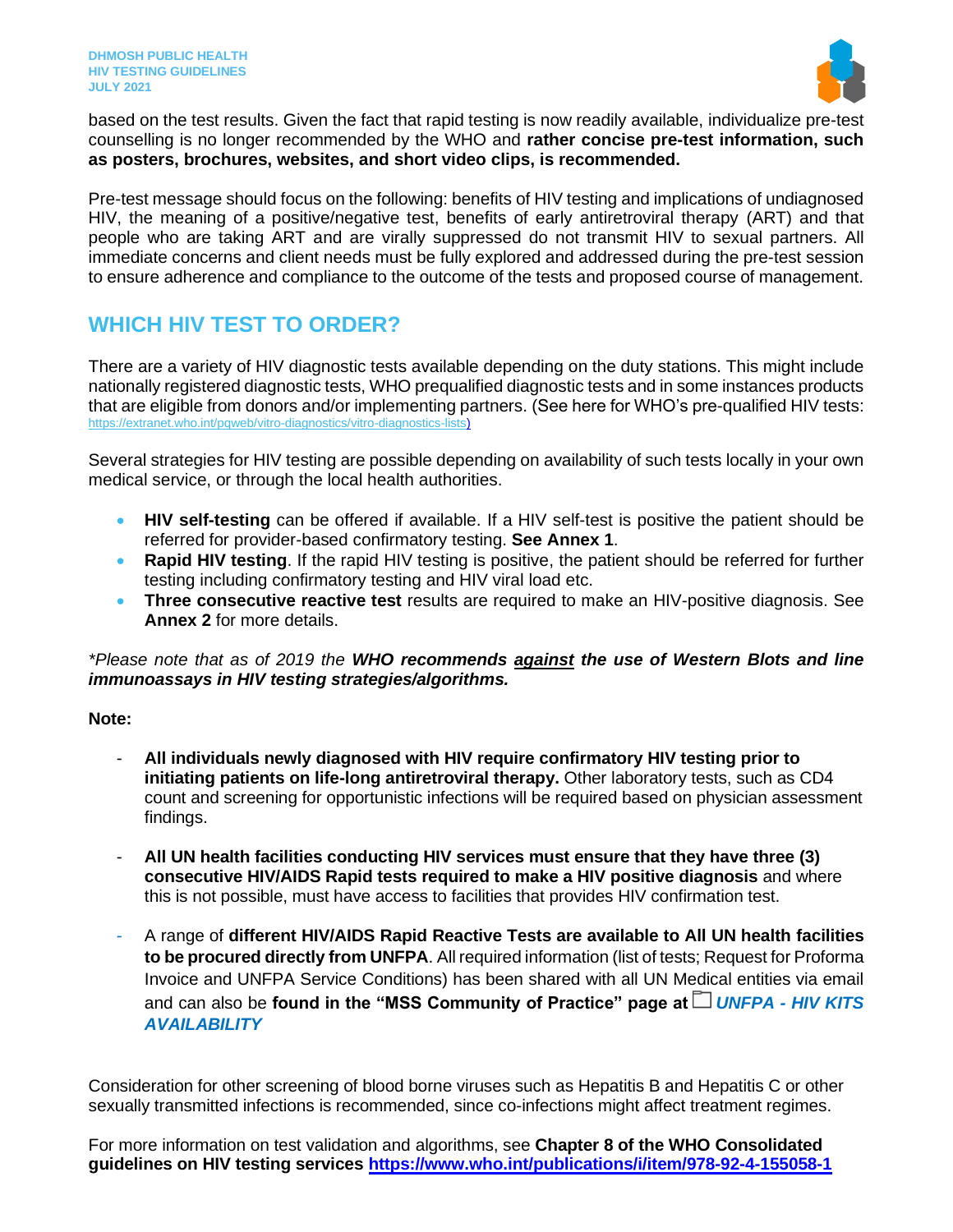

This guidance should be reviewed and adapted to your duty station's specific context and existing SOPs.

### **POST-TEST COUNSELLING**

The core package of post-test services should include concise messages and effective supportive interventions, rapid facilitation of antiretroviral therapy initiation and linkages to HIV prevention, care and support. The test results and diagnosis must be explained to the client or patient. You should provide clear information on further tests that may be required – ie. tests to confirm viral load, screen for opportunistic infections and other disease such as underlying liver and kidney diseases.

Most people who are HIV-negative do not need post-test counselling **with the exception of those who continue to be a risk of future HIV acquisition, where discussion of pre-exposure prophylaxis could be considered.**

Post-test counseling may further include counseling on lifestyle and substance use to reduce risk of exposure to HIV infection.

For those who are HIV positive, immediate referral and connection to the UN HIV center of excellence where definitive HIV services and treatment are offered is required. This is because rapid initiation of anti-retroviral therapy is recommended for all people living with HIV regardless of their CD4 count.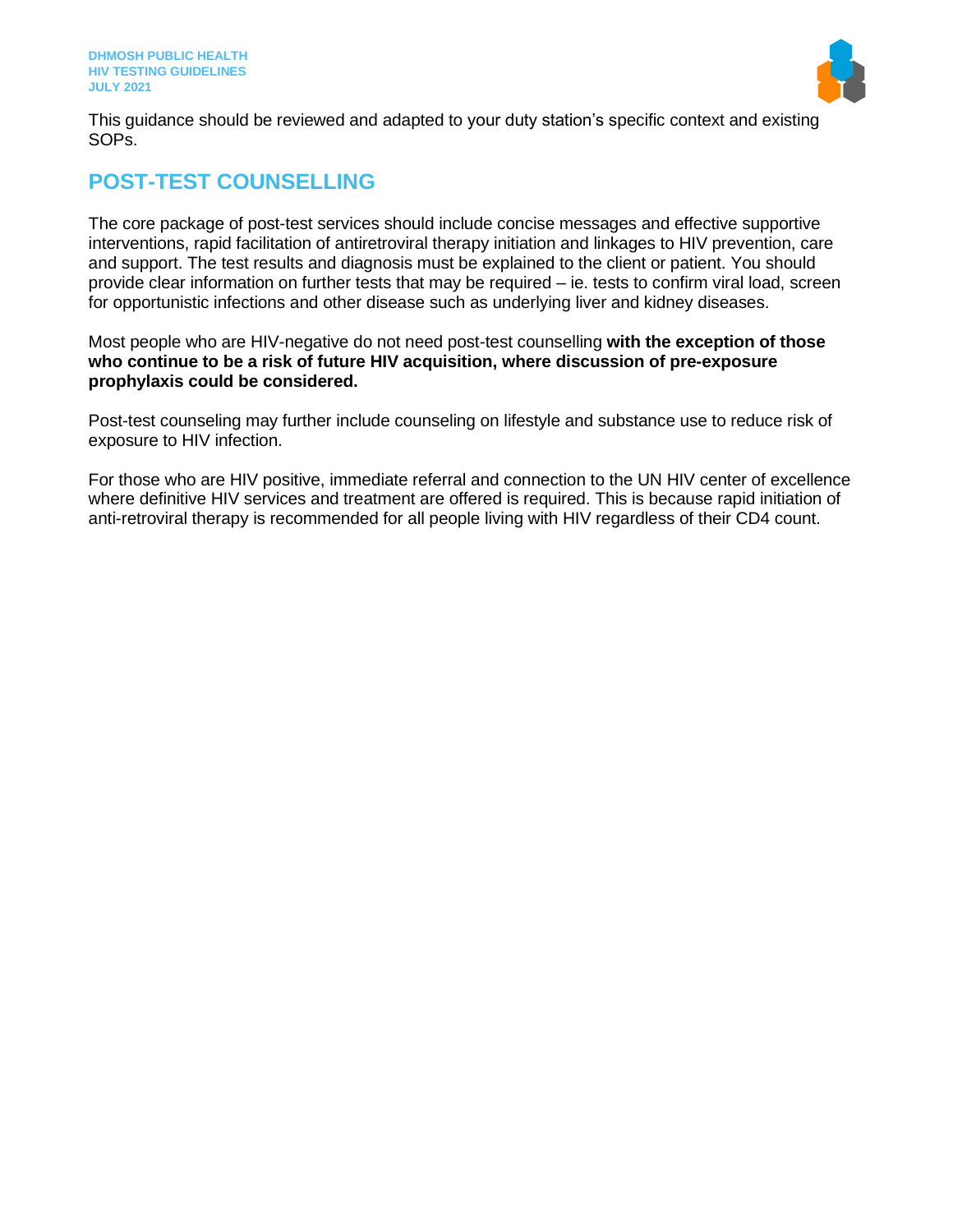

# **ANNEX 1**

## Fig. 8.5. Alternative testing strategies: test for triage and HIV self-testing



A0: Assay 0

REFERENCE: Chapter 8 of https://www.who.int/publications/i/item/978-92-4-155058-1.